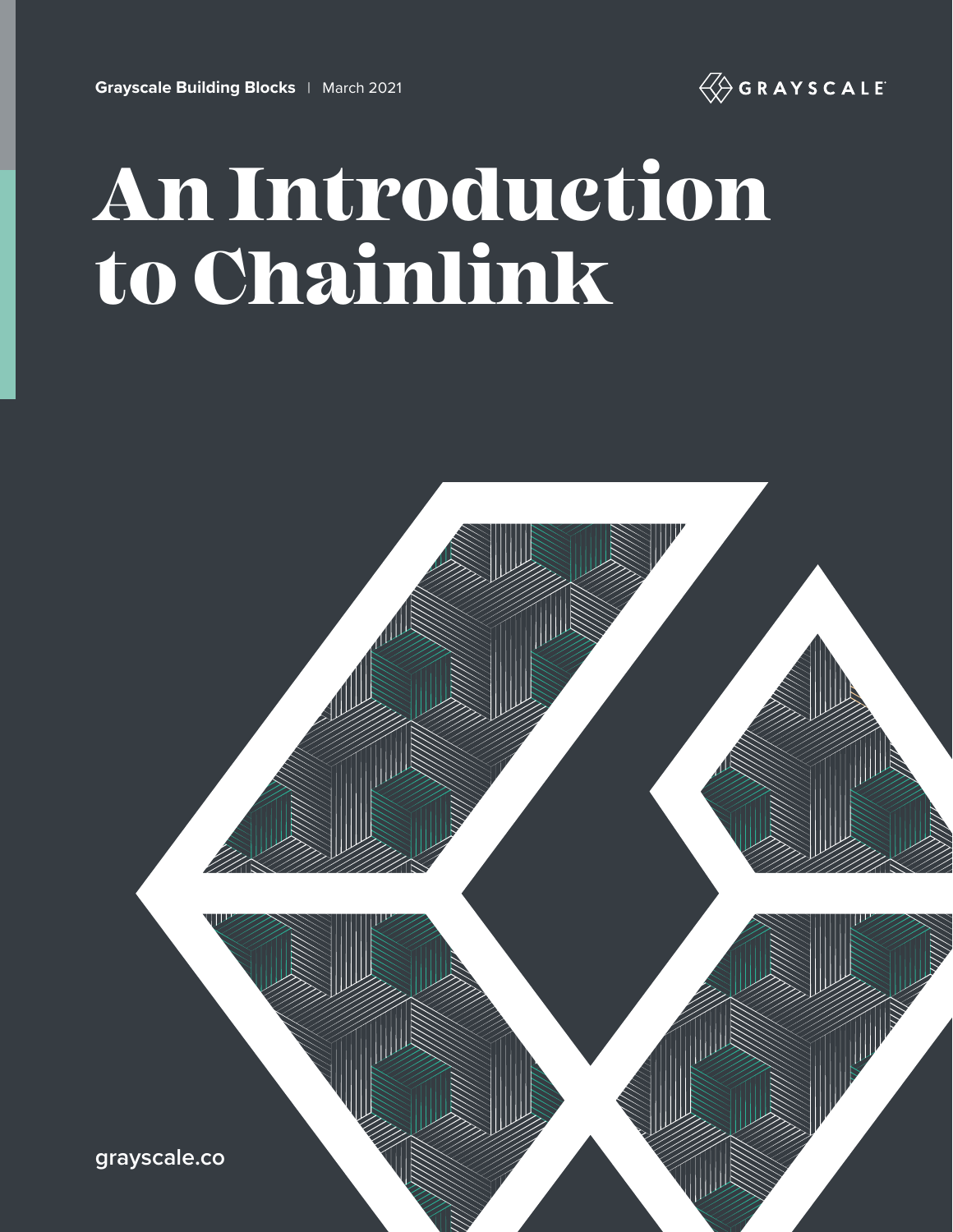



## $\langle \overline{\langle} \rangle$  G R A Y S C A L E

## **An Introduction to Chainlink**

Chainlink is a decentralized data routing protocol that is built on Ethereum. Through a wide network of nodes, Chainlink facilitates the transfer of data from off-chain sources to on-chain applications, in what is commonly referred to as an oracle service.

#### **Background**

Smart contracts, such as those used on Ethereum, allow for the construction of secure and autonomous applications. But these applications can only be as effective and as accurate as the data that they are fed. The bridge that connects data between these autonomous applications and the outside world, is called an oracle. Typically these oracles are centralized services meaning that if an application is only as strong as its weakest link, a centralized oracle would likely be that weakest link and the single point of failure.

Chainlink is a decentralized oracle network that seeks to eliminate the central point of failure present in prior oracle solutions. Secure oracle networks are integral to the long-term functioning of decentralized marketplaces, a market segment that will facilitate trillions of value if it matches centralized systems. In many cases, these decentralized marketplaces require data that isn't native to the public blockchain where the marketplace exists. For example, this is evident in decentralized exchanges on Ethereum which facilitate the trading of derivative products. If the data fed into these products is corrupted, the markets for the investment products could also be corrupted. Applications including decentralized exchanges highlight why a centralized data feed could represent a central point of failure. If for some reason an oracle service is interrupted, by mistake or my malice, the applications that rely on that oracle would fail.

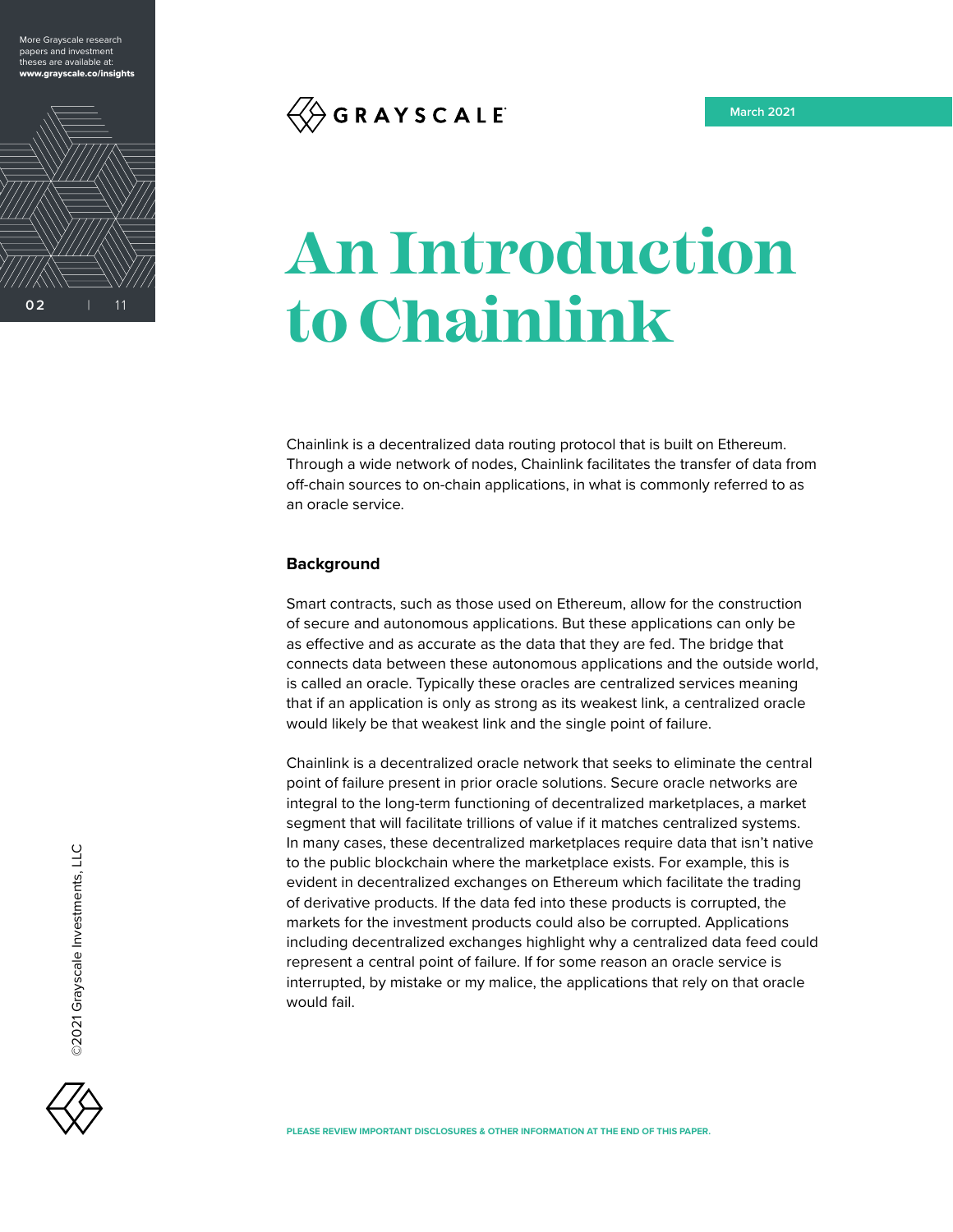More Grayscale research papers and investment theses are available at: w.grayscale.co/insights



#### **Chainlink's Approach**

The Chainlink Network consists of three main blockchain components: oracle selection, data reporting, and result aggregation.<sup>1</sup>

- **• Oracle Selection:** A user looking for data providers (oracles) specifies the requirements in a service level agreement ("SLA"). SLA parameters include the desired number of oracles, the desired reputation of the oracles, and the types of data requested. A reputation contract tracks service-provider performance metrics. Relevant provider metrics include: total number of assigned requests, total number of completed requests, total number of accepted requests, average time to respond, and total amount of penalty payments.
- **• Data Reporting:** Once the SLA has been finalized, off-chain oracles execute and report data back to the Blockchain to be utilized by the user. Chainlink consists of a network of nodes that acts as a bridge between off-chain data and the Ethereum blockchain.
- **• Result Aggregation:** Once the oracles reveal their results, an aggregating contract analyzes the results and reports to the reputation contract. Results are evaluated on the timeliness and correctness of data delivery. Detecting incorrect results is a unique problem for each data feed. For this reason, each purchaser may specify a customized contract to verify the data. These results feed into the reputation system which helps future users evaluate the data providers.

#### **Practical Applications of Chainlink**

Although the complexity of Chainlink's approach may seem like a major departure from conventional systems, we're already seeing Chainlink utilized by a number of prominent projects in the decentralized finance (DeFi) ecosystem which in aggregate currently facilitate billions of lending and exchange services. As an example, AAVE is a decentralized lending protocol where depositors earn interest by providing liquidity to a pool.2 To ensure that lending rates are reflective of real-time changes in the market, AAVE uses Chainlink to gather pricing and rates from off-chain sources such as exchanges. Data is collected from a network of data providers that supply lending rates and market prices. This data is then aggregated into a weight-adjusted price which smart contracts can leverage to make loans. Additionally, LINK holders can use their tokens as collateral on the AAVE protocol.



<sup>1. &</sup>quot;ChainLink," September 4, 2017, [https://link.smartcontract.com/whitepaper.](https://link.smartcontract.com/whitepaper)

<sup>2. &</sup>quot;Aave," Chainlink Ecosystem, June 2, 2020, [https://chainlinkecosystem.com/ecosystem/aave/.](https://chainlinkecosystem.com/ecosystem/aave/)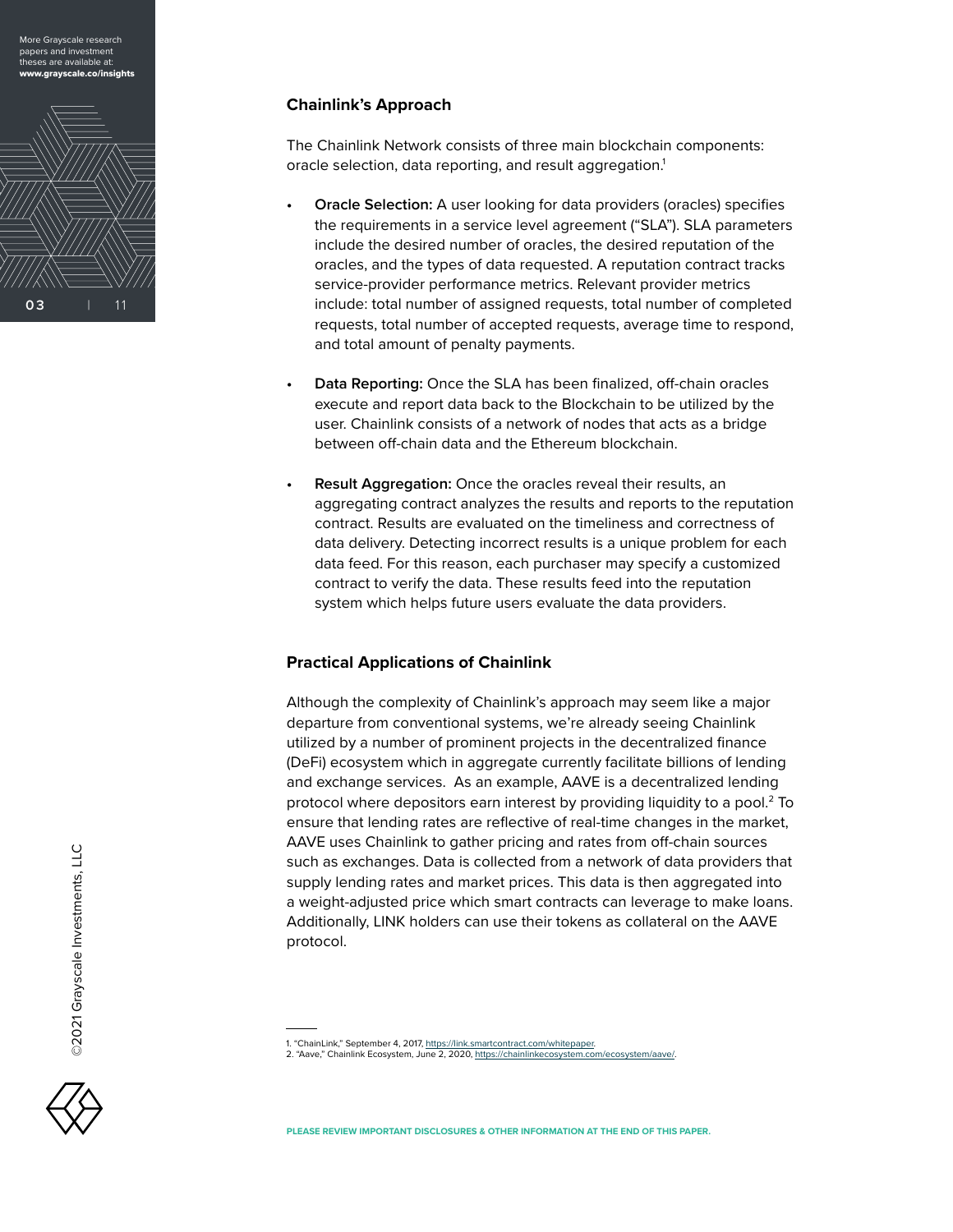



The figure below illustrates how Chainlink could be used to facilitate data transfer from prominent institutions and data providers to blockchain applications. While Chainlink is already one of the most used protocols, many believe that the adoption of decentralized application may have only just begun. With increased usage of decentralized applications, oracle services like Chainlink may become increasingly important.

FIGURE 1: **WHAT IS CHAINLINK?3**



#### **LINK Token Use**

The LINK token is the native token of Chainlink and is used to pay Chainlink node operators for oracle services. For a smart contract on Ethereum to use a Chainlink node, it will have to pay the node using LINK. Chainlink nodes may also stake LINK as collateral as a way of insuring the data delivery service. This collateral function is an optional feature of LINK that allows operators the ability to earn additional income.

When fully functional staking goes live, LINK may become an integral part of value accrual on the Chainlink network as fees will likely funnel towards those post collateral in LINK tokens.

#### **Brief History of Chainlink**

The project was created by SmartContract.com, a company founded in 2014 by Sergey Nazarov and Steve Ellis to create a bridge between external data and public blockchains. In 2017, SmartContract.com introduced Chainlink, a decentralized network aimed to link real world data and public blockchains by connecting smart contracts to off-chain data for markets, events, and payments.

<sup>3. &</sup>quot;What Is ChainLink? A Beginner's Guide to Decentralized Oracles," CoinCentral, April 4, 2018, [https://coincentral.com/](https://coincentral.com/what-is-chainlink-a-beginners-guide-to-decentralized-oracles/) [what-is-chainlink-a-beginners-guide-to-decentralized-oracles/.](https://coincentral.com/what-is-chainlink-a-beginners-guide-to-decentralized-oracles/)

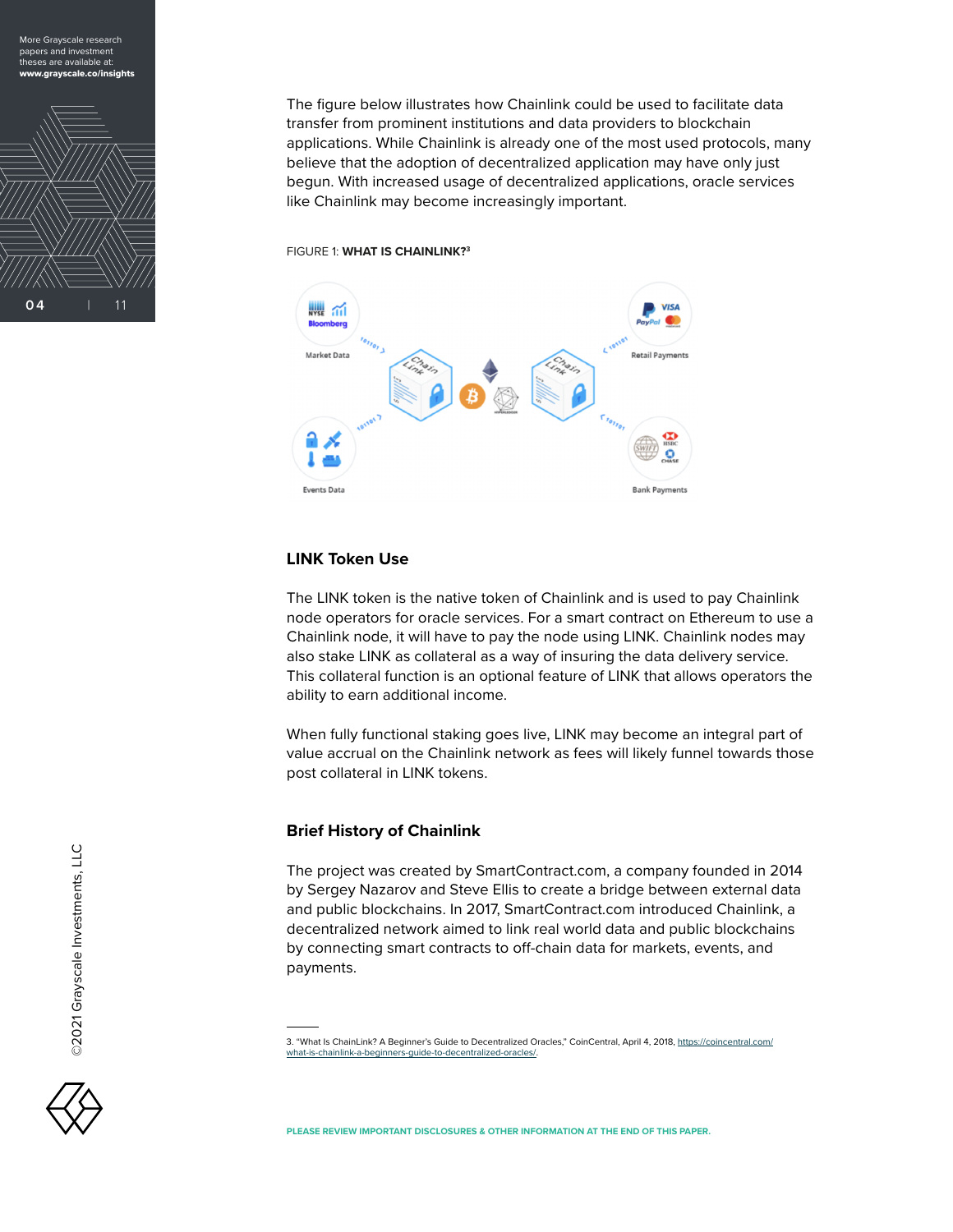



The initial funding for Chainlink occurred in September 2017 when the Company raised \$32 million by selling 350,000,000 LINK in an initial coin offering (ICO). In total, 1,000,000,000 LINK were issued.

#### **Token Sale & Allocations**

Unlike other digital assets such as Bitcoin, which are solely created through a progressive mining process, 1.0 billion LINK were created in connection with the launch of the Chainlink Network through an ICO that raised approximately \$32 million. No further LINK can be created. LINK were distributed as follows in connection with the launch of the Chainlink Network:<sup>4</sup>

- **• Initial Distribution:** 350 million LINK, or 35% of the supply, was sold in the ICO to investors.
- **• Node Operators Pool:** 350 million LINK, or 35% of the supply, was reserved for Node Operators and for ecosystem rewards to fund any further development.
- **• Company Allocation:** 300 million LINK, or 30% of the supply, was allocated to Chainlink's parent company, SmartContract.com.

#### **Potential Risks**

- **• Competition** Chainlink is the leading decentralized oracle provider and has become the de facto choice for DeFi applications. There are a number of other projects that are looking to take market share from Chainlink such as Band Protocol and Tellor. Band has partnered with some key players such as CoinGecko.
- **• Decentralization** There may be risks associated with the level of decentralization of the Chainlink network. If too many nodes are located in the same jurisdiction, they could be targets of censorship, weakened by natural disaster, or central points of attack.
- **• Network economics** The security of the Chainlink network is largely reliant on the economics of the system incentivizing productive behavior and penalizing unproductive behavior. Data providers need to be properly incentivized and the cost to the end user needs to be attractive.
- **• Volatility** Token volatility also has the potential to affect Chainlink economics and the security of the network.

©2021 Grayscale Investments, LLC

©2021 Grayscale Investments, LLC

<sup>4. &</sup>quot;Crypto Research, Data, and Tools," Messari Crypto News, [https://messari.io/asset/chainlink/profile.](https://messari.io/asset/chainlink/profile)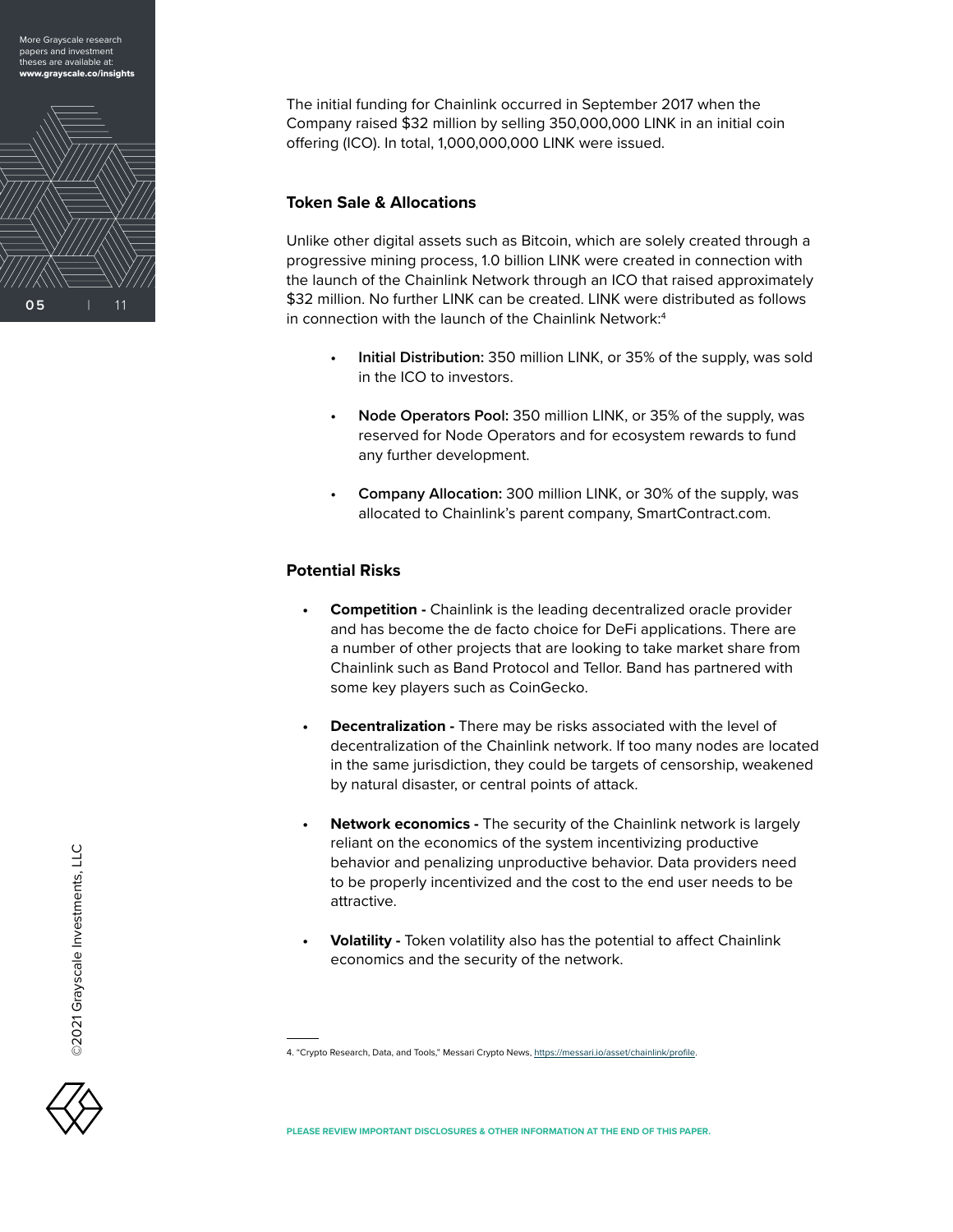

More Grayscale research

- **Token Concentration At the time of writing, approximately 83% of the** total supply is held in the top 100 addresses.
- **Regulatory** The SEC has stated that certain digital assets may be considered "securities" under the federal securities laws. To date, the SEC has only identified two digital assets, Bitcoin and Ethereum, for which it does not intend to take the position that they are securities. As a result, any other digital asset, including LINK, is at risk of being deemed a security, which may have material adverse consequences for such digital assets.

#### **Summary**

Critical pieces of middleware infrastructure are necessary for decentralized applications to realize their full potential. A robust oracle service is one of those core pieces of infrastructure. Smart contracts will continue to require trusted data sources to ensure that applications are tamper-resistant. Chainlink offers the most robust oracle solution to date and has a large customer base using the network.

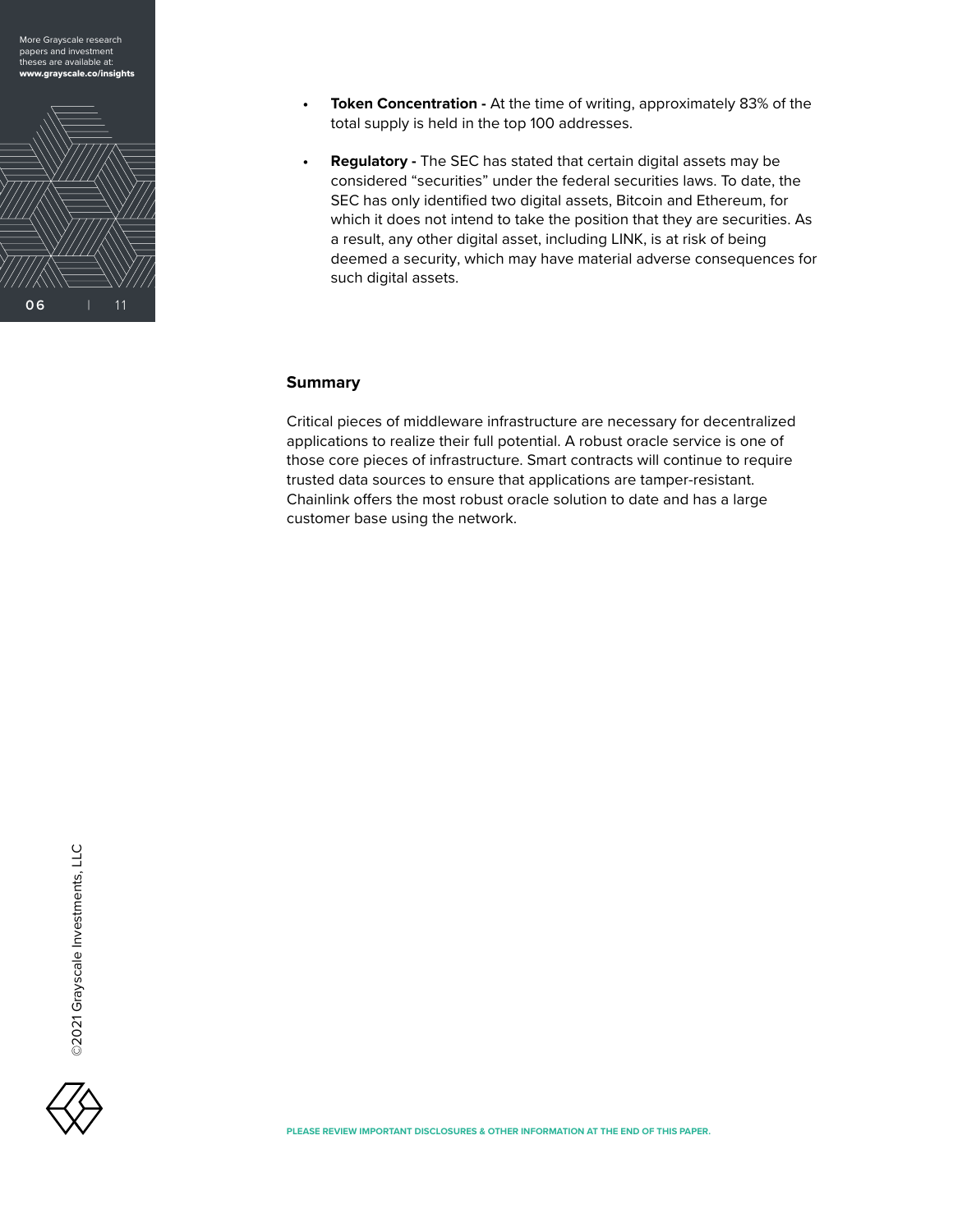



#### **About Grayscale Investments, LLC**

Grayscale Investments is the world's largest digital currency asset manager. With a proven track record and unrivaled experience, we give investors the tools to make informed investing decisions in a burgeoning asset class. As part of Digital Currency Group, Grayscale accesses the world's biggest network of industry intelligence to build better investment products. We have removed the barrier to entry so that institutions and individual investors can benefit from exposure to digital currencies. Now, forward-thinking investors can embrace a digital future with an institutional grade investment.

For more information on Grayscale, please visit www.grayscale.co or [follow us on Tw](https://twitter.com/grayscale)itter @Grayscale.

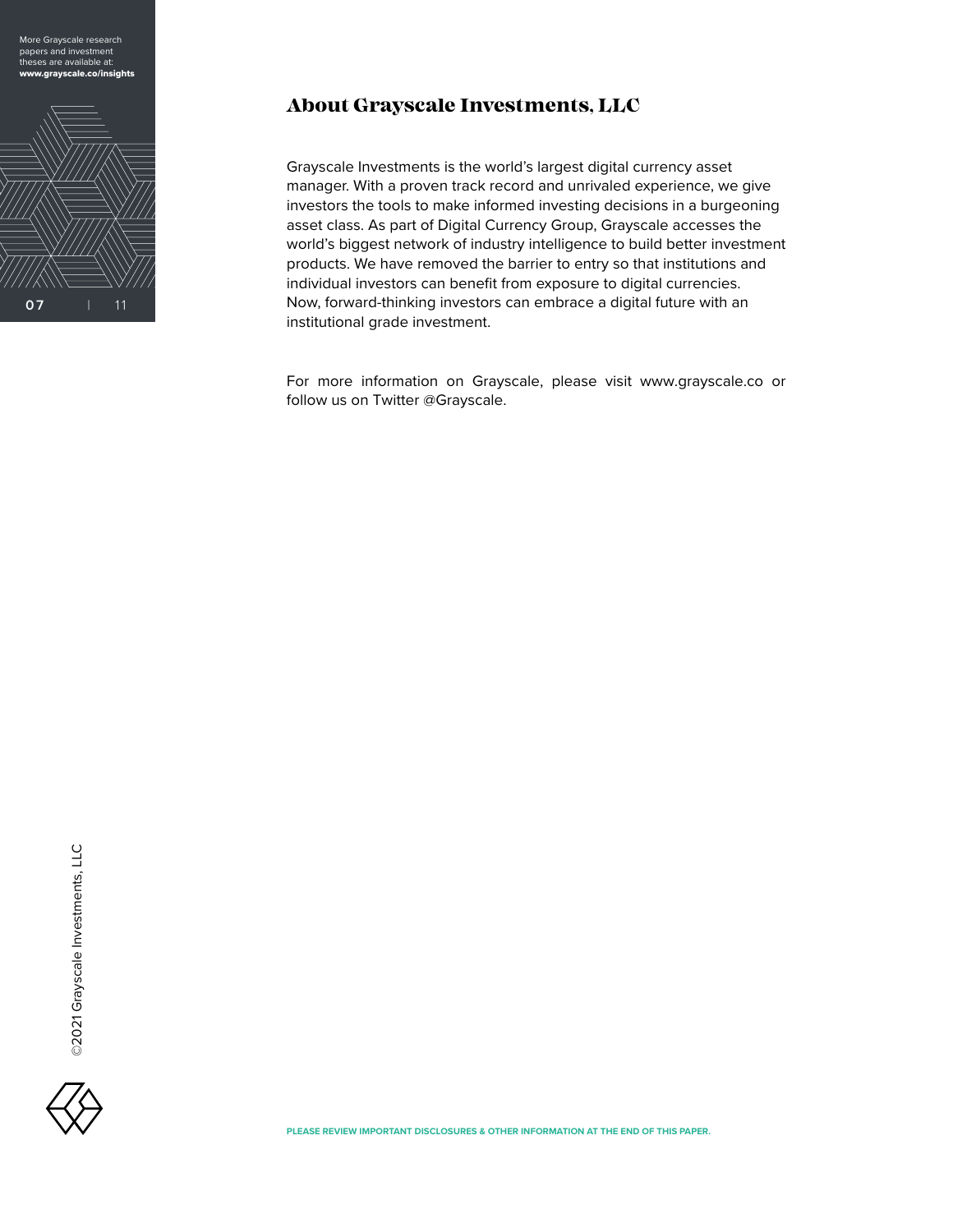More Grayscale research papers and investment heses are available at: www.grayscale.co/insights



#### **Important Disclosures & Other Information**

©Grayscale Investments, LLC. All content is original and has been researched and produced by Grayscale Investments, LLC ("Grayscale") unless otherwise stated herein. No part of this content may be reproduced in any form, or referred to in any other publication, without the express consent of Grayscale.

This paper is for informational purposes only and does not constitute an offer to sell or the solicitation of an offer to sell or buy any security in any jurisdiction where such an offer or solicitation would be illegal. There is not enough information contained in this paper to make an investment decision and any information contained herein should not be used as a basis for this purpose. This paper does not constitute a recommendation or take into account the particular investment objectives, financial situations, or needs of investors. Investors are not to construe the contents of this paper as legal, tax or investment advice, and should consult their own advisors concerning an investment in digital assets. The price and value of assets referred to in this research and the income from them may fluctuate. Past performance is not indicative of the future performance of any assets referred to herein. Fluctuations in exchange rates could have adverse effects on the value or price of, or income derived from, certain investments.

Investors should be aware that Grayscale is the sponsor of Grayscale Bitcoin Trust (BTC), Grayscale Bitcoin Cash Trust (BCH), Grayscale Ethereum Trust (ETH), Grayscale Ethereum Classic Trust (ETC), Grayscale Litecoin Trust (LTC), Grayscale Horizen Trust (ZEN), Grayscale Stellar Lumens Trust (XLM), Grayscale Basic Attention Token Trust (BAT), Grayscale Chainlink Trust (LINK), Grayscale Decentraland Trust (MANA), Grayscale Filecoin Trust (FIL), Grayscale Livepeer Trust (LPT), and Grayscale Zcash Trust (ZEC) (each, a "Trust") and the manager of Grayscale Digital Large Cap Fund LLC (the "Fund"). The Trusts and the Fund are collectively referred to herein as the "Products". Any Product currently offering Share creations is referred to herein as an "Offered Product". Information provided about an Offered Product is not intended to be, nor should it be construed or used as investment, tax or legal advice, and prospective investors should consult their own advisors concerning an investment in such Offered Product. This report does not constitute an offer to sell or the solicitation of an offer to buy interests in any of the Products. Any offer or solicitation of an investment in a Product may be made only by delivery of such Product's confidential offering documents (the "Offering Documents") to qualified accredited investors (as defined under Rule 501(a) of Regulation D of the U.S. Securities Act of 1933, as amended), which contain material information not contained herein and which supersede the information provided herein in its entirety. Any private placement securities referenced herein are marketed and/or sold through an affiliate of Grayscale, Genesis Global Trading, Inc. (Member FINRA/SIPC, MSRB Registered). Grayscale is not a registered broker-dealer, funding portal, or investment advisor.

The Products are private investment vehicles. Shares of Grayscale Bitcoin Trust (BTC), which are only offered on a periodic basis, are publicly quoted under the symbol: GBTC. The Products are not subject to the same regulatory requirements as exchange traded funds or mutual funds, including the requirement to provide certain periodic and standardized pricing and valuation information to investors. The Products are not registered with the Securities and Exchange Commission (the "SEC"), any state securities laws, or the U.S. Investment Company Act of 1940, as amended. There are substantial risks in investing in one or more Products. Any interests in each Product described herein have not been recommended by any U.S. federal or state, or non-U.S., securities commission or regulatory authority, including the SEC. Furthermore, the foregoing authorities have not confirmed the accuracy or determined the adequacy of this document. Any representation to the contrary is a criminal offense.

Certain of the statements contained herein may be statements of future expectations and other forward-looking statements that are based on Grayscale's views and assumptions and involve known and unknown risks and uncertainties that could cause actual results, performance or events to differ materially from those expressed or implied in such statements. In addition to statements that are forward-looking by reason of context, the words "may, will, should, could, can, expects, plans, intends, anticipates, believes, estimates, predicts, potential, projected, or continue" and similar expressions identify forward-looking statements. Grayscale assumes no obligation to update any forward-looking statements contained herein and you should not place undue reliance on such statements, which speak only as of the date hereof. Although Grayscale has taken reasonable care to ensure that the information contained herein is accurate, no representation or warranty (including liability towards third parties), expressed or implied, is made by Grayscale as to its accuracy, reliability or completeness. You should not make any investment decisions based on these estimates and forward-looking statements.

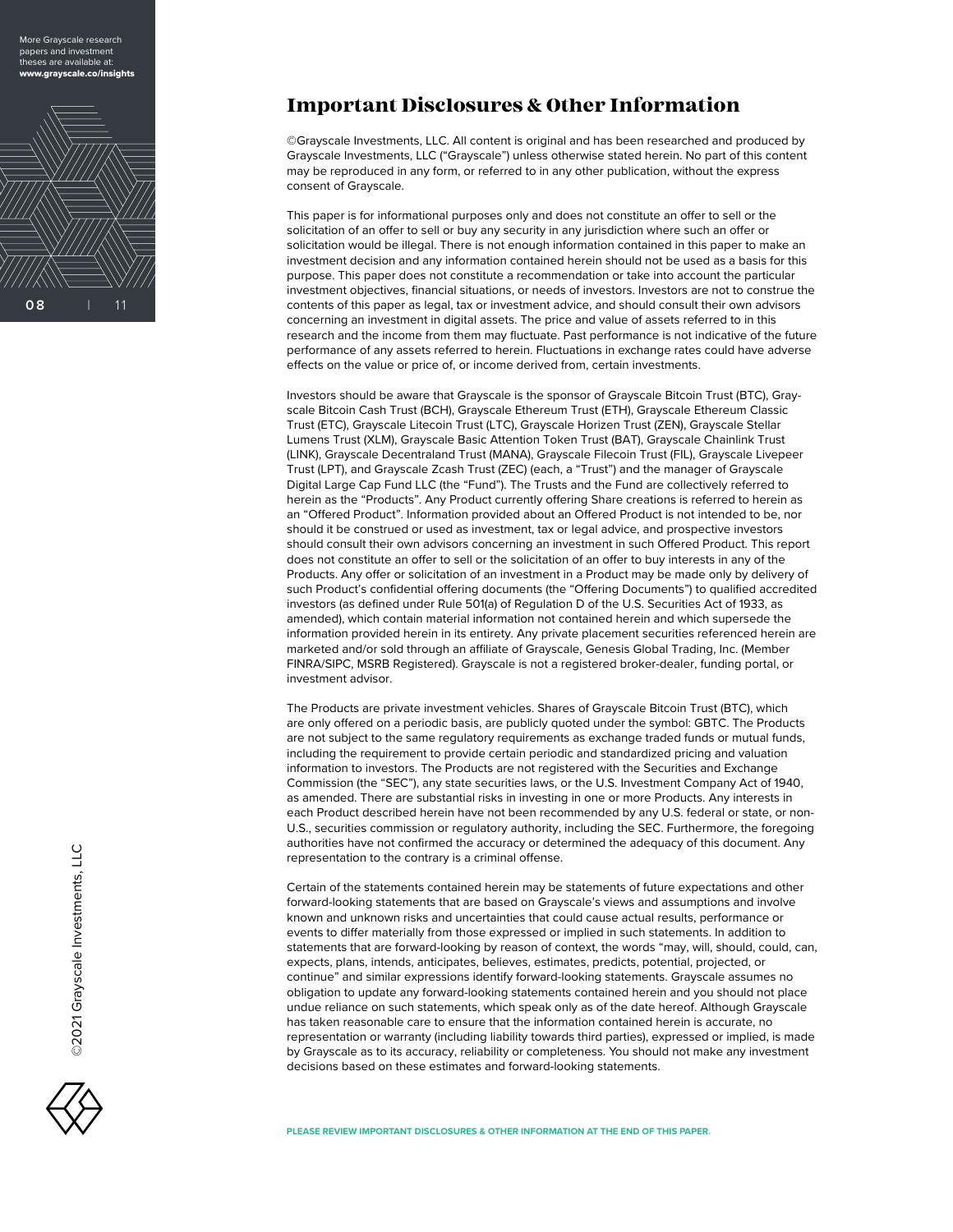More Grayscale research papers and investment neses are available at: www.grayscale.co/insights



#### **Certain Risk Factors**

Each Product is a private, unregistered investment vehicle and not subject to the same regulatory requirements as exchange traded funds or mutual funds, including the requirement to provide certain periodic and standardized pricing and valuation information to investors. There are substantial risks in investing in a Product or in digital assets directly, including but not limited to:

#### **• PRICE VOLATILITY**

Digital assets have historically experienced significant intraday and long-term price swings. In addition, none of the Products currently operates a redemption program and may halt creations from time to time or, in the case of Grayscale Bitcoin Trust (BTC), periodically. There can be no assurance that the value of the common units of fractional undivided beneficial interest ("Shares") of any Product will approximate the value of the digital assets held by such Product and such Shares may trade at a substantial premium over or discount to the value of the digital assets held by such Product. At this time, none of the Products is operating a redemption program and therefore Shares are not redeemable by any Product. Subject to receipt of regulatory approval from the SEC and approval by Grayscale, in its sole discretion, any Product may in the future operate a redemption program. Because none of the Products believes that the SEC would, at this time, entertain an application for the waiver of rules needed in order to operate an ongoing redemption program, none of the Products currently has any intention of seeking regulatory approval from the SEC to operate an ongoing redemption program.

#### **• MARKET ADOPTION**

It is possible that digital assets generally or any digital asset in particular will never be broadly adopted by either the retail or commercial marketplace, in which case, one or more digital assets may lose most, if not all, of its value.

#### **• GOVERNMENT REGULATION**

The regulatory framework of digital assets remains unclear and application of existing regulations and/or future restrictions by federal and state authorities may have a significant impact on the value of digital assets.

#### **• SECURITY**

While each Product has implemented security measures for the safe storage of its digital assets, there have been significant incidents of digital asset theft and digital assets remains a potential target for hackers. Digital assets that are lost or stolen cannot be replaced, as transactions are irrevocable.

#### **• TAX TREATMENT OF VIRTUAL CURRENCY**

For U.S. federal income tax purposes, Digital Large Cap Fund will be a passive foreign investment company (a "PFIC") and, in certain circumstances, may be a controlled foreign corporation (a "CFC"). Digital Large Cap Fund will make available a PFIC Annual Information Statement that will include information required to permit each eligible shareholder to make a "qualified electing fund" election (a "QEF Election") with respect to Digital Large Cap Fund. Each of the other Products intends to take the position that it is a grantor trust for U.S. federal income tax purposes. Assuming that a Product is properly treated as a grantor trust, Shareholders of that Product generally will be treated as if they directly owned their respective pro rata shares of the underlying assets held in the Product, directly received their respective pro rata shares of the Product's income and directly incurred their respective pro rata shares of the Product 's expenses. Most state and local tax authorities follow U.S. income tax rules in this regard. Prospective investors should discuss the tax consequences of an investment in a Product with their tax advisors.

#### **• NO SHAREHOLDER CONTROL**

Grayscale, as sponsor of each Trust and the manager of the Fund, has total authority over the Trusts and the Fund and shareholders' rights are extremely limited.

#### **• LACK OF LIQUIDITY AND TRANSFER RESTRICTIONS**

An investment in a Product will be illiquid and there will be significant restrictions on transferring interests in such Product. The Products are not registered with the SEC, any state securities laws, or the U.S. Investment Company Act of 1940, as amended, and the Shares of each Product are being offered in a private placement pursuant to Rule 506(c)

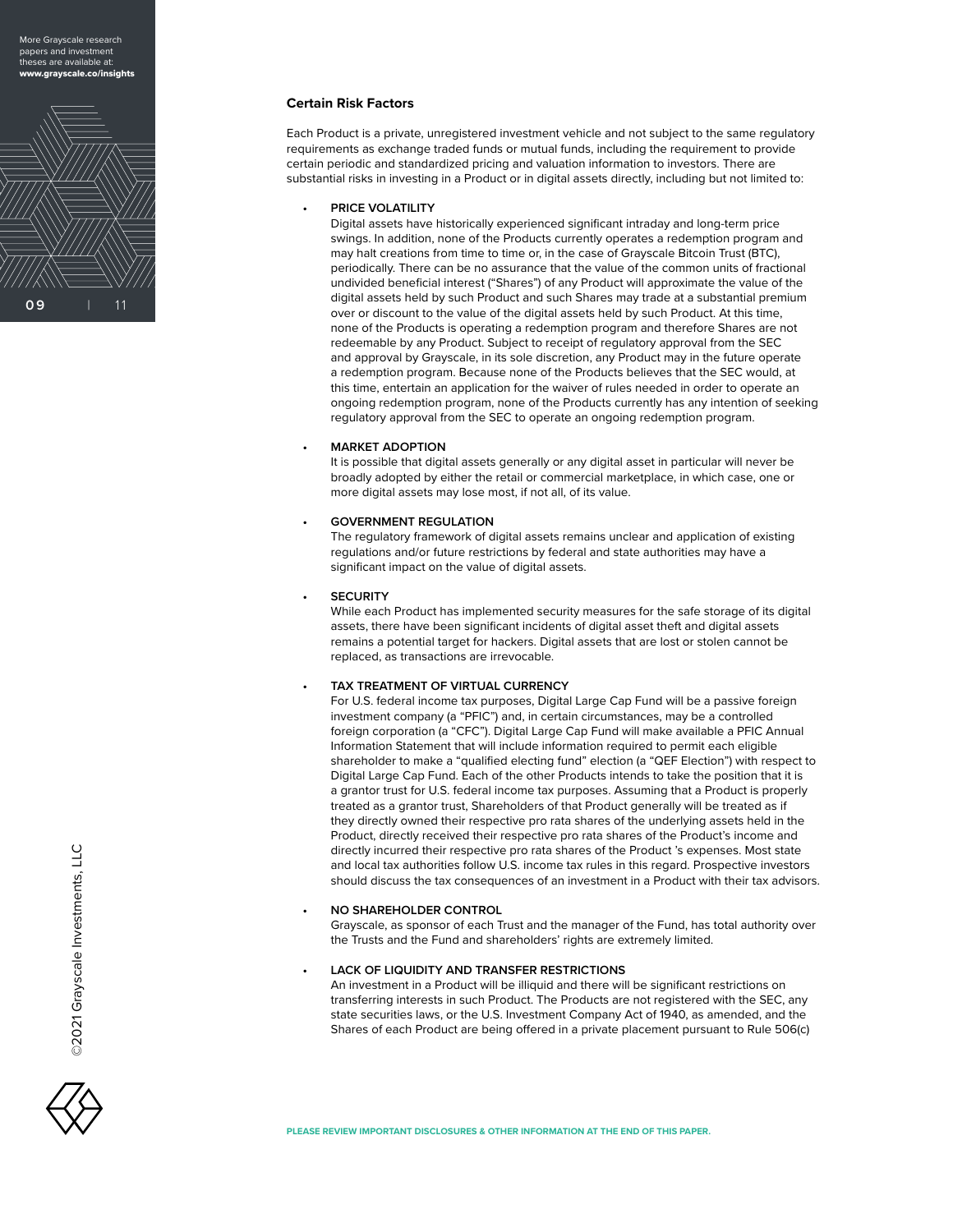More Grayscale research papers and investment teses are available at: www.grayscale.co/insights



under Regulation D of the Securities Act of 1933, as amended (the "Securities Act"). As a result, the Shares of each Product are restricted Shares and are subject to a one-year holding period in accordance with Rule 144 under the Securities Act. In addition, none of the Products currently operates a redemption program. Because of the one-year holding period and the lack of an ongoing redemption program, Shares should not be purchased by any investor who is not willing and able to bear the risk of investment and lack of liquidity for at least one year. No assurances are given that after the one year holding period, there will be any market for the resale of Shares of any Product, or, if there is such a market, as to the price at such Shares may be sold into such a market.

**• POTENTIAL RELIANCE ON THIRD-PARTY MANAGEMENT; CONFLICTS OF INTEREST** The Products and their sponsors or managers and advisors may rely on the trading expertise and experience of third-party sponsors, managers or advisors, the identity of which may not be fully disclosed to investors. The Products and their sponsors or managers and advisors and agents may be subject to various conflicts of interest.

#### **• FEES AND EXPENSES**

Each Product's fees and expenses (which may be substantial regardless of any returns on investment) will offset each Product's trading profits.

#### **Additional General Disclosures**

Investors must have the financial ability, sophistication/experience and willingness to bear the risks of an investment. This document is intended for those with an in-depth understanding of the high risk nature of investments in digital assets and these investments may not be suitable for you. This document may not be distributed in either excerpts or in its entirety beyond its intended audience and the Products and Grayscale will not be held responsible if this document is used or is distributed beyond its initial recipient or if it is used for any unintended purpose.

The Products and Grayscale do not: make recommendations to purchase or sell specific securities; provide investment advisory services; or conduct a general retail business. None of the Products or Grayscale, its affiliates, nor any of its directors, officers, employees or agents shall have any liability, howsoever arising, for any error or incompleteness of fact or opinion in it or lack of care in its preparation or publication, provided that this shall not exclude liability to the extent that this is impermissible under applicable securities laws.

The logos, graphics, icons, trademarks, service marks and headers for each Product and Grayscale appearing herein are service marks, trademarks (whether registered or not) and/or trade dress of Grayscale Investments, LLC. (the "Marks"). All other trademarks, company names, logos, service marks and/or trade dress mentioned, displayed, cited or otherwise indicated herein ("Third Party Marks") are the sole property of their respective owners. The Marks or the Third Party Marks may not be copied, downloaded, displayed, used as metatags, misused, or otherwise exploited in any manner without the prior express written permission of the relevant Product and Grayscale or the owner of such Third Party Mark.

The above summary is not a complete list of the risks and other important disclosures involved in investing in any Product or digital assets and is subject to the more complete disclosures contained in each Product's Offering Documents, which must be reviewed carefully.